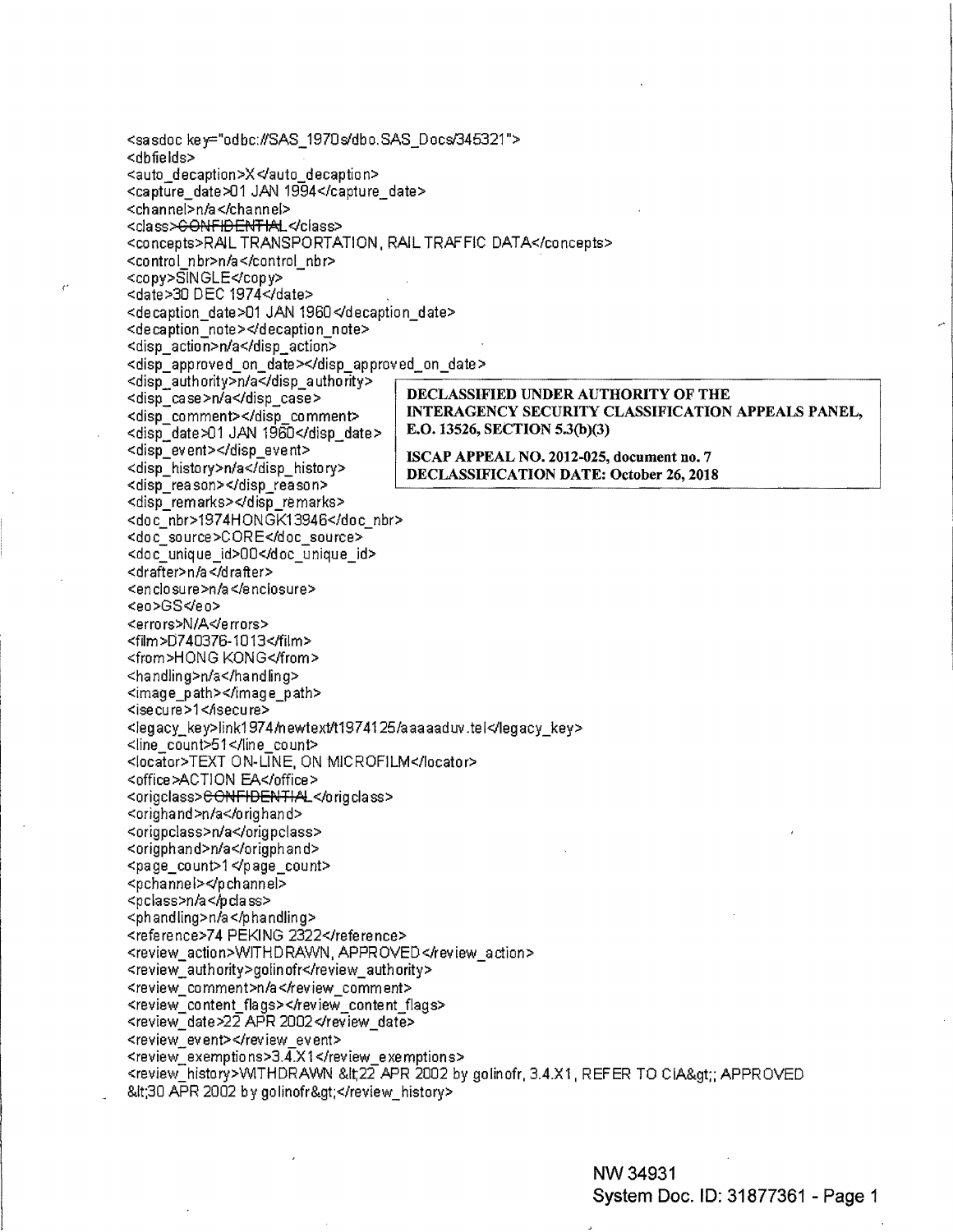<review\_markin gs>

Not releasable under either Executive Order or other law or regulation US Department of State EO Systematic Review 30 JUN 2005

</review\_markings> <review\_media\_id></review\_media\_id> <review\_referrals>CIA</review\_referrals> <review\_release\_date>n/a</review\_release\_date> <review\_release\_event>n/a</review\_release\_event> <review transfer date></review transfer date> <review\_withdrawn\_fields>n/a</review\_withdrawn\_fields> <secure>OPEN</secure> <status>NATIVE</status> <subject>SLOWDOWN OF PRC-DRV RAILWAY TRAFFIC</subject> <tags>ETRN, PFOR, PINT, CH, VN<Aags> <to>PEKING</to> <type>TE<Aype> </dbfields> <markings> Not releasable under either Executive Order or other law or regulation US Department of State EO Systematic Review 30 JUN 2005 </markings> <msgtext> CONFIDENTIAL

PAGE 01 HONG K 13946 300806Z

21 ACTION EA-10

INFO OCT-01 IS0-00 CIAE-00 DODE-DO PM-03 H-01 INR-07 L-02

NSAE-00 NSC-05 PA-01 RSC-0.1 PRS-01 SP-02 SS-15

USIA-06 OMB-01 NSCE-00 SAJ-01 SAM-01 NIC-01 EUR-12

EB-07 COME-00 TRSE-00 /078 W --------------------- 013669 R 300723Z DEC 7 4 FM AMCONSUL HONG KONG TO USLO PEKING INFO SECSTATE WASHDC 3304 AMEMBASSY SAIGON'

C 0 NF IDE PJT I **AL** HONG KONG 13946

E.O. 11652: GOS TAGS: ETRN PFOR PINT CH VN SUBJ: SLOWDOWN OF PRC-DRV RAILWAY TRAFFIC

REF: PEKING 2322

Ċ